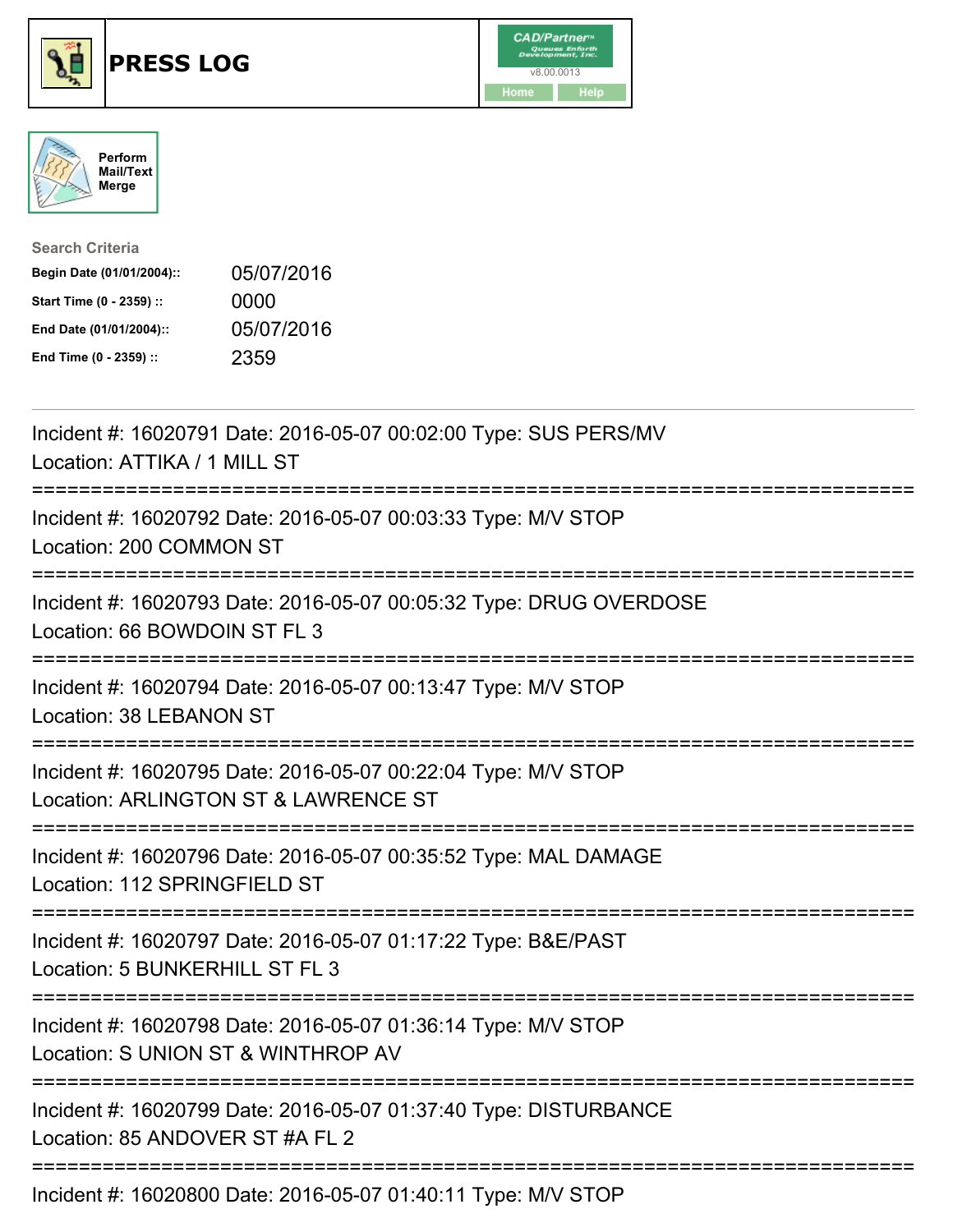Location: LOWELL ST & OXFORD ST =========================================================================== Incident #: 16020801 Date: 2016-05-07 01:47:55 Type: FIGHT Location: WARD SIX CLUB / 57 SPRINGFIELD ST =========================================================================== Incident #: 16020802 Date: 2016-05-07 01:53:00 Type: M/V STOP Location: EL CENTROL / 56 COMMON ST =========================================================================== Incident #: 16020803 Date: 2016-05-07 01:57:25 Type: M/V STOP Location: COMMON ST & HAMPSHIRE ST =========================================================================== Incident #: 16020804 Date: 2016-05-07 02:00:52 Type: M/V STOP Location: 430 BROADWAY =========================================================================== Incident #: 16020805 Date: 2016-05-07 02:02:19 Type: M/V STOP Location: HAMPSHIRE ST & LOWELL ST =========================================================================== Incident #: 16020806 Date: 2016-05-07 02:09:02 Type: BUILDING CHK Location: 105 AMES ST =========================================================================== Incident #: 16020807 Date: 2016-05-07 02:10:09 Type: BUILDING CHK Location: HEWITT'S / 109 LAWRENCE ST =========================================================================== Incident #: 16020808 Date: 2016-05-07 02:20:01 Type: BUILDING CHK Location: SAM'S FOOD STORE / 389 BROADWAY =========================================================================== Incident #: 16020809 Date: 2016-05-07 02:21:13 Type: DISTURBANCE Location: WARD SIX CLUB / 57 SPRINGFIELD ST =========================================================================== Incident #: 16020810 Date: 2016-05-07 02:22:19 Type: M/V STOP Location: SAM'S FOOD STORE / 389 BROADWAY =========================================================================== Incident #: 16020811 Date: 2016-05-07 02:23:24 Type: FIGHT Location: ESSEX ST & MILL ST =========================================================================== Incident #: 16020812 Date: 2016-05-07 02:23:39 Type: M/V STOP Location: BROADWAY & CROSS ST =========================================================================== Incident #: 16020813 Date: 2016-05-07 02:33:18 Type: M/V STOP Location: LOWELL ST & WINTER ST =========================================================================== Incident #: 16020814 Date: 2016-05-07 02:33:36 Type: SUICIDE ATTEMPT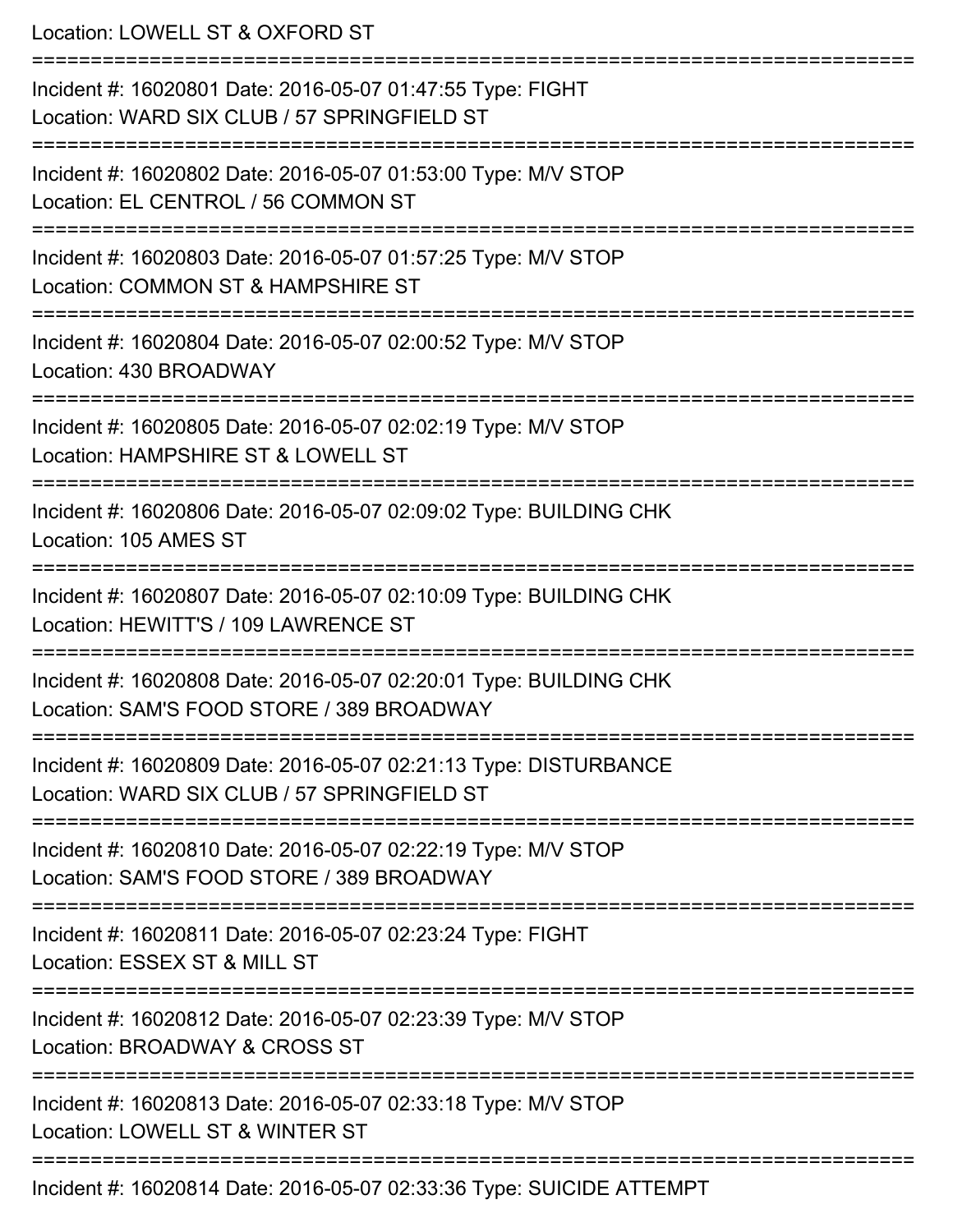| Incident #: 16020815 Date: 2016-05-07 02:42:29 Type: BUILDING CHK<br>Location: WALGREENS / 135 BROADWAY                     |
|-----------------------------------------------------------------------------------------------------------------------------|
| Incident #: 16020816 Date: 2016-05-07 02:54:07 Type: STOL/MV/PAS<br>Location: 73 KINGSTON ST                                |
| Incident #: 16020817 Date: 2016-05-07 02:57:55 Type: DISORDERLY<br>Location: 106 MARKET ST                                  |
| Incident #: 16020818 Date: 2016-05-07 03:05:20 Type: NOISE ORD<br>Location: 322 HIGH ST #REAR FL 2                          |
| Incident #: 16020819 Date: 2016-05-07 03:05:49 Type: LOUD NOISE<br>Location: 248 BROADWAY<br>------------------------------ |
| Incident #: 16020820 Date: 2016-05-07 03:06:56 Type: SHOTS FIRED<br>Location: ESSEX ST & GREENWOOD ST                       |
| Incident #: 16020821 Date: 2016-05-07 03:13:57 Type: HIT & RUN M/V<br>Location: BROADWAY & WATER ST                         |
| Incident #: 16020822 Date: 2016-05-07 03:24:20 Type: B&E/PAST<br>Location: 5 BUNKERHILL ST FL 3                             |
| Incident #: 16020823 Date: 2016-05-07 03:32:24 Type: TOW OF M/V<br>Location: 106 MARKET ST                                  |
| Incident #: 16020824 Date: 2016-05-07 03:43:58 Type: DISORDERLY<br>Location: 1 GENERAL ST                                   |
| Incident #: 16020825 Date: 2016-05-07 03:46:58 Type: SUICIDE ATTEMPT<br>Location: 27 MARLBORO ST                            |
| Incident #: 16020826 Date: 2016-05-07 03:49:36 Type: FIGHT<br>Location: 400 CANAL ST                                        |
| Incident #: 16020827 Date: 2016-05-07 03:51:02 Type: NOISE ORD<br>Location: 58 DIAMOND ST                                   |
| Incident #: 16020828 Date: 2016-05-07 03:53:17 Type: NOISE ORD                                                              |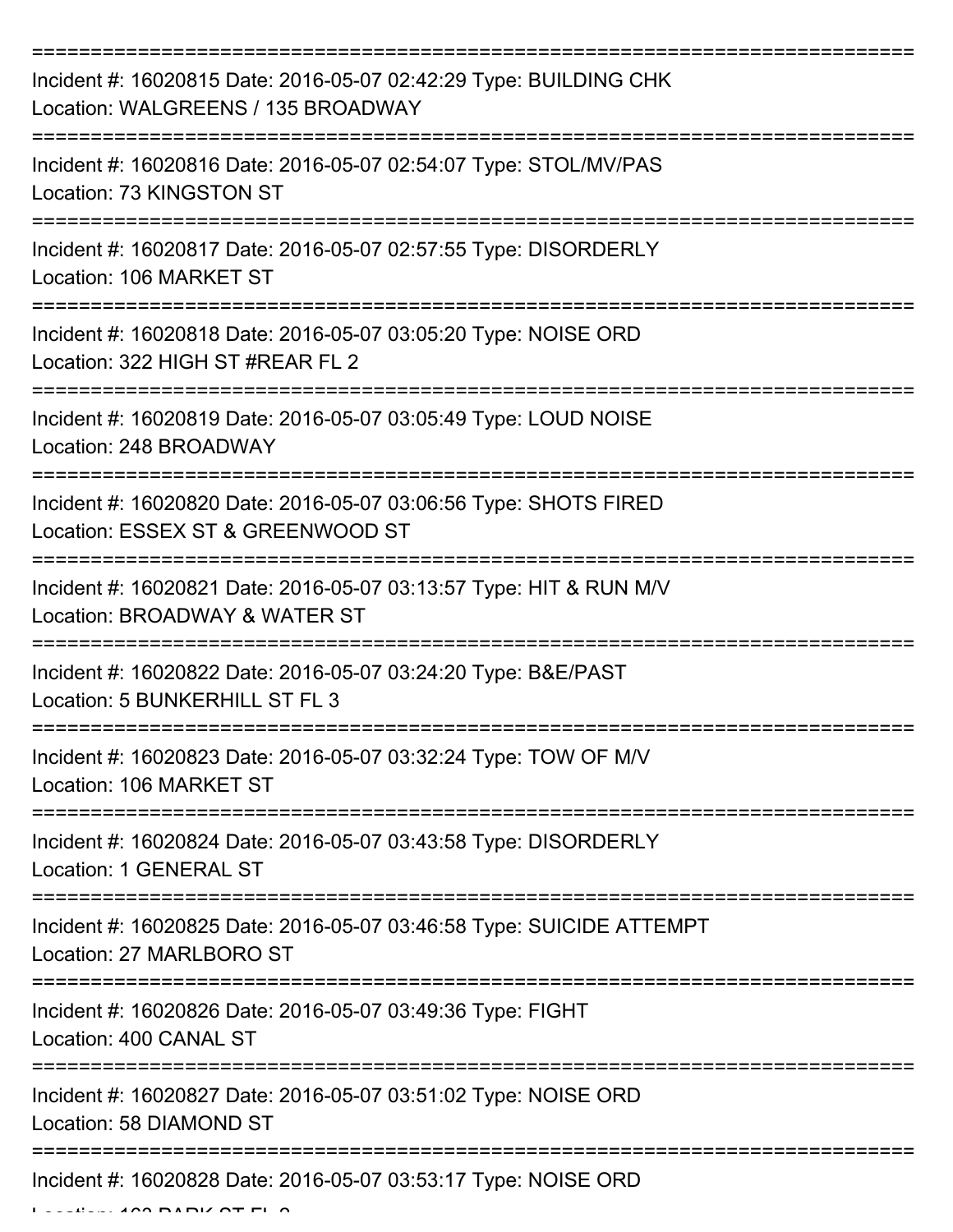| Incident #: 16020829 Date: 2016-05-07 03:54:08 Type: UNWANTEDGUEST<br>Location: 515 HAMPSHIRE ST FL 3                                                                 |
|-----------------------------------------------------------------------------------------------------------------------------------------------------------------------|
| Incident #: 16020830 Date: 2016-05-07 04:11:28 Type: DISORDERLY<br>Location: 350 BROADWAY                                                                             |
| Incident #: 16020831 Date: 2016-05-07 04:19:50 Type: NOISE ORD<br>Location: 47 WEST ST FL 3                                                                           |
| Incident #: 16020832 Date: 2016-05-07 04:26:00 Type: HIT & RUN M/V<br>Location: 79 HANCOCK ST                                                                         |
| Incident #: 16020833 Date: 2016-05-07 05:04:48 Type: M/V STOP<br>Location: BROADWAY & VALLEY ST                                                                       |
| :==============<br>Incident #: 16020834 Date: 2016-05-07 05:06:04 Type: B&E/PAST<br>Location: 4 SHERIDAN ST                                                           |
| Incident #: 16020835 Date: 2016-05-07 05:16:26 Type: NOISE ORD<br><b>Location: 26 ARLINGTON ST</b>                                                                    |
| Incident #: 16020836 Date: 2016-05-07 05:16:49 Type: LOUD NOISE<br>Location: 11 LAWRENCE ST #805                                                                      |
| Incident #: 16020837 Date: 2016-05-07 05:42:36 Type: MAL DAMAGE<br>Location: 32 ARLINGTON ST                                                                          |
| Incident #: 16020838 Date: 2016-05-07 06:08:54 Type: CK WELL BEING<br>Location: 257 ESSEX ST                                                                          |
| Incident #: 16020839 Date: 2016-05-07 06:31:59 Type: LARCENY/MV/PAST<br>Location: 47 WHITE ST                                                                         |
| ====================================<br>====================================<br>Incident #: 16020840 Date: 2016-05-07 06:46:02 Type: ALARMS<br>Location: 75 NEWTON ST |
| Incident #: 16020841 Date: 2016-05-07 06:57:13 Type: DISTURBANCE<br>Location: 53-55 OSGOOD ST                                                                         |
| Incident #: 16020842 Date: 2016-05-07 07:06:49 Type: STOL/MV/PAS                                                                                                      |

Location: 20 BELLEVUE ST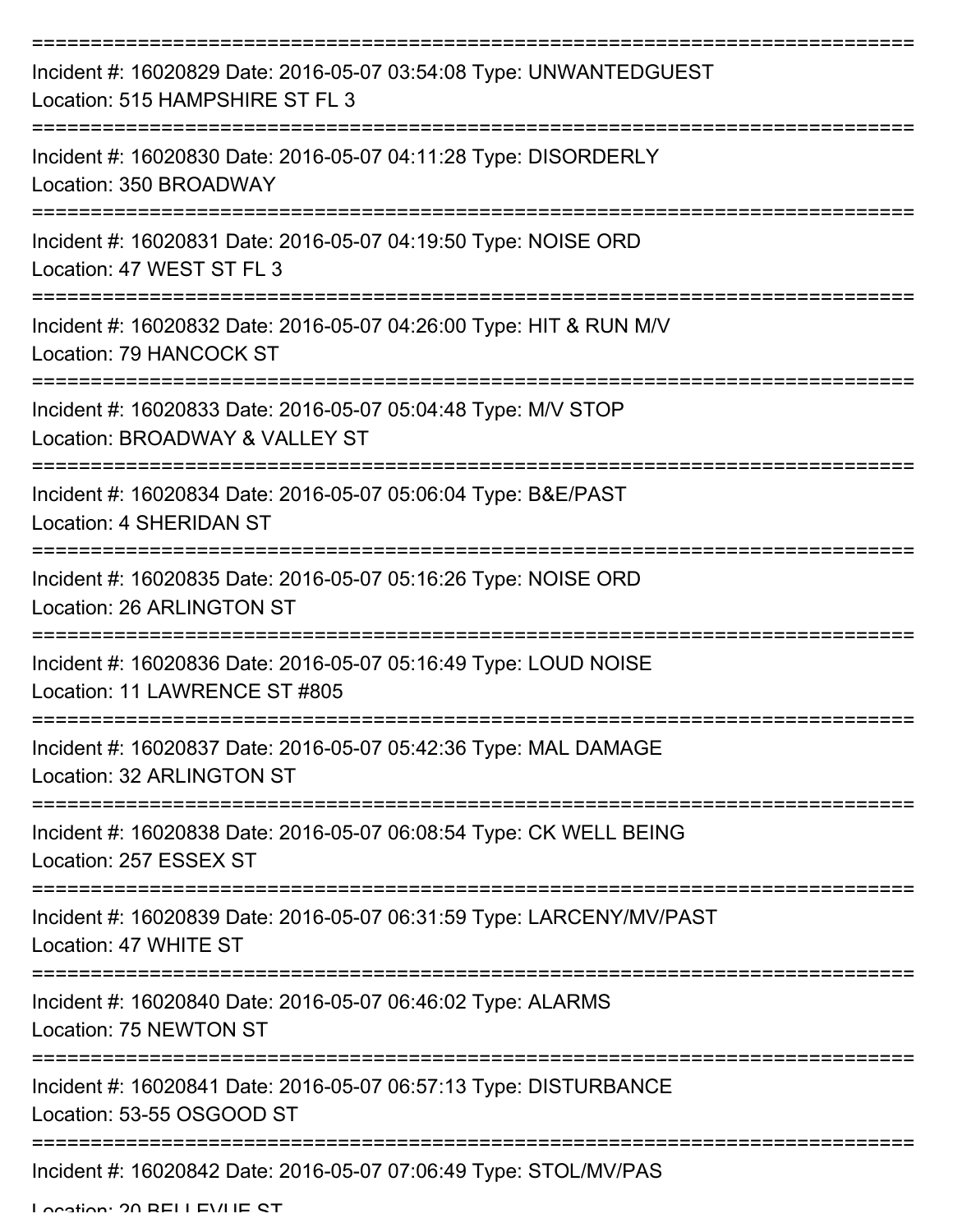| Incident #: 16020843 Date: 2016-05-07 08:06:30 Type: MV/BLOCKING<br>Location: 56 BAILEY ST                               |
|--------------------------------------------------------------------------------------------------------------------------|
| Incident #: 16020844 Date: 2016-05-07 08:31:47 Type: ALARMS<br>Location: 14 VINE ST                                      |
| Incident #: 16020845 Date: 2016-05-07 08:47:58 Type: M/V STOP<br>Location: BROADWAY & WATER ST                           |
| Incident #: 16020846 Date: 2016-05-07 08:58:14 Type: MV/BLOCKING<br>Location: 15 HANLON CT                               |
| Incident #: 16020847 Date: 2016-05-07 09:14:40 Type: MV/BLOCKING<br>Location: 151 BENNINGTON ST                          |
| Incident #: 16020848 Date: 2016-05-07 09:42:05 Type: ALARM/BURG<br>Location: BEAUTY SUPPLY WAREHOUSE / 4 HAMPSHIRE ST    |
| Incident #: 16020849 Date: 2016-05-07 09:45:25 Type: PARK & WALK<br>Location: 205 BROADWAY                               |
| Incident #: 16020850 Date: 2016-05-07 10:06:16 Type: MAN DOWN<br>Location: 232 SALEM ST                                  |
| Incident #: 16020851 Date: 2016-05-07 10:11:56 Type: M/V STOP<br>Location: FERRY ST & MARSTON ST                         |
| Incident #: 16020852 Date: 2016-05-07 10:14:23 Type: M/V STOP<br>Location: BROADWAY & VALLEY ST                          |
| Incident #: 16020853 Date: 2016-05-07 10:15:49 Type: GENERAL SERV<br>Location: LAWRENCE POLICE DEPARTMENT / 90 LOWELL ST |
| Incident #: 16020854 Date: 2016-05-07 10:33:40 Type: MEDIC SUPPORT<br>Location: 55 MARGIN ST                             |
| Incident #: 16020855 Date: 2016-05-07 10:36:38 Type: M/V STOP<br>Location: GROTON ST & S BROADWAY                        |
| Incident #: 16020856 Date: 2016-05-07 10:37:46 Type: SUS PERS/MV<br>Location: DORCHESTER ST & S UNION ST                 |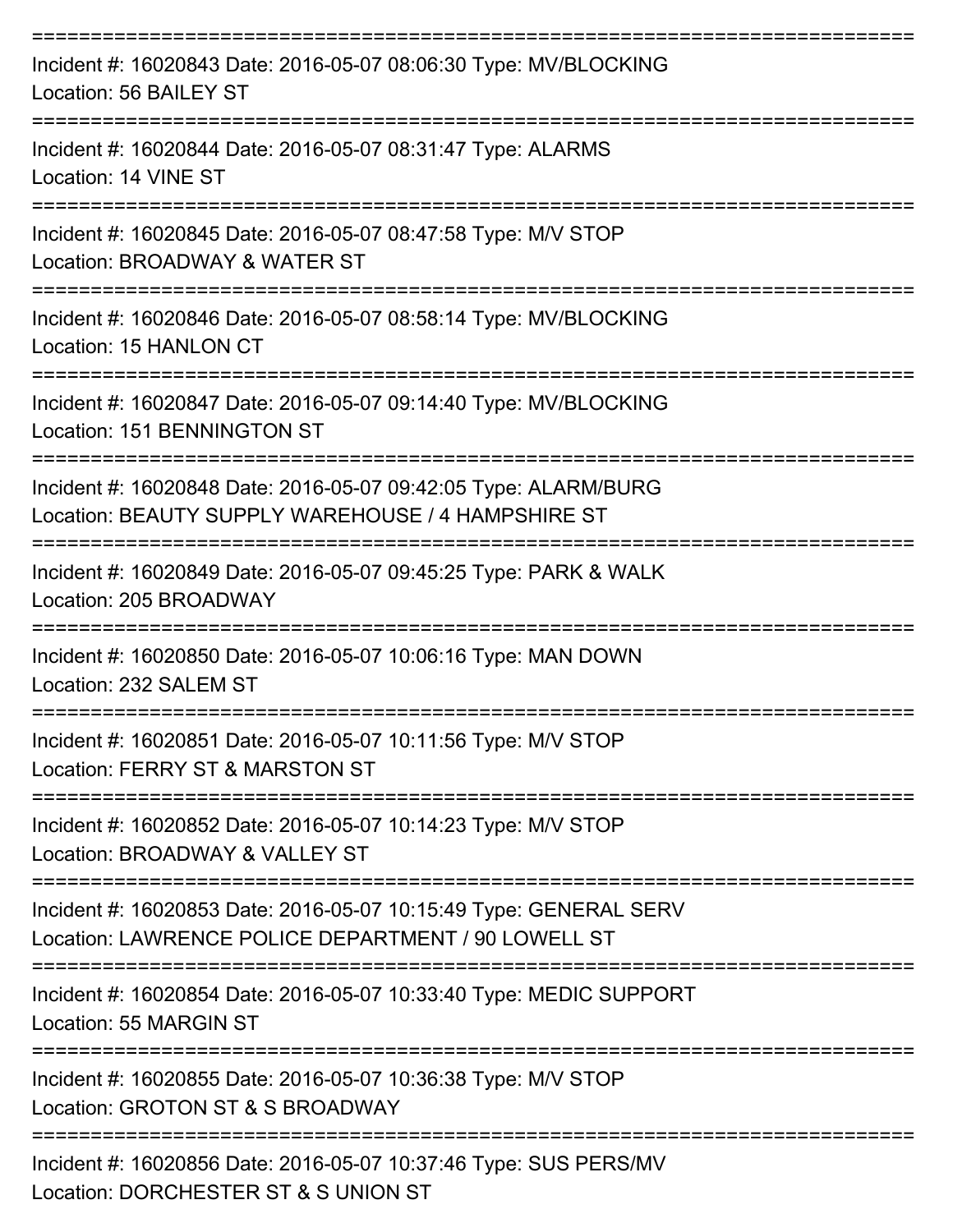| Incident #: 16020857 Date: 2016-05-07 10:40:11 Type: LARCENY/PAST<br>Location: 71 KNOX ST                                               |
|-----------------------------------------------------------------------------------------------------------------------------------------|
| Incident #: 16020858 Date: 2016-05-07 10:46:20 Type: B&E/MV/PAST<br>Location: 81 WHITE ST FL 2                                          |
| Incident #: 16020859 Date: 2016-05-07 10:53:04 Type: M/V STOP<br>Location: BROADWAY & CONCORD ST<br>:====================               |
| Incident #: 16020860 Date: 2016-05-07 10:56:01 Type: KEEP PEACE<br>Location: CASEY THE FLORIST / 119 S BROADWAY<br>:=================== |
| Incident #: 16020861 Date: 2016-05-07 11:00:54 Type: M/V STOP<br>Location: WINTHROP & SUNION<br>================================        |
| Incident #: 16020862 Date: 2016-05-07 11:05:02 Type: M/V STOP<br>Location: S UNION ST & WINTHROP AV                                     |
| Incident #: 16020863 Date: 2016-05-07 11:06:13 Type: M/V STOP<br>Location: 29 CORNISH ST                                                |
| Incident #: 16020864 Date: 2016-05-07 11:16:54 Type: MEDIC SUPPORT<br>Location: BROADWAY & FLORENCE ST                                  |
| Incident #: 16020865 Date: 2016-05-07 11:17:49 Type: M/V STOP<br>Location: BRADFORD ST & BROADWAY                                       |
| Incident #: 16020866 Date: 2016-05-07 11:22:23 Type: DISORDERLY<br>Location: 205 BROADWAY                                               |
| Incident #: 16020867 Date: 2016-05-07 11:26:18 Type: STOL/MV/PAS<br>Location: 17 MERRIMACK VIEW CT FL 3                                 |
| Incident #: 16020868 Date: 2016-05-07 11:31:12 Type: M/V STOP<br>Location: 144 COMMON ST                                                |
| Incident #: 16020869 Date: 2016-05-07 11:38:23 Type: PARK & WALK<br>Location: 205 BROADWAY                                              |
| Incident #: 16020870 Date: 2016-05-07 11:45:04 Type: CIVIL PROB<br>Location: 90 LOWELL ST #2                                            |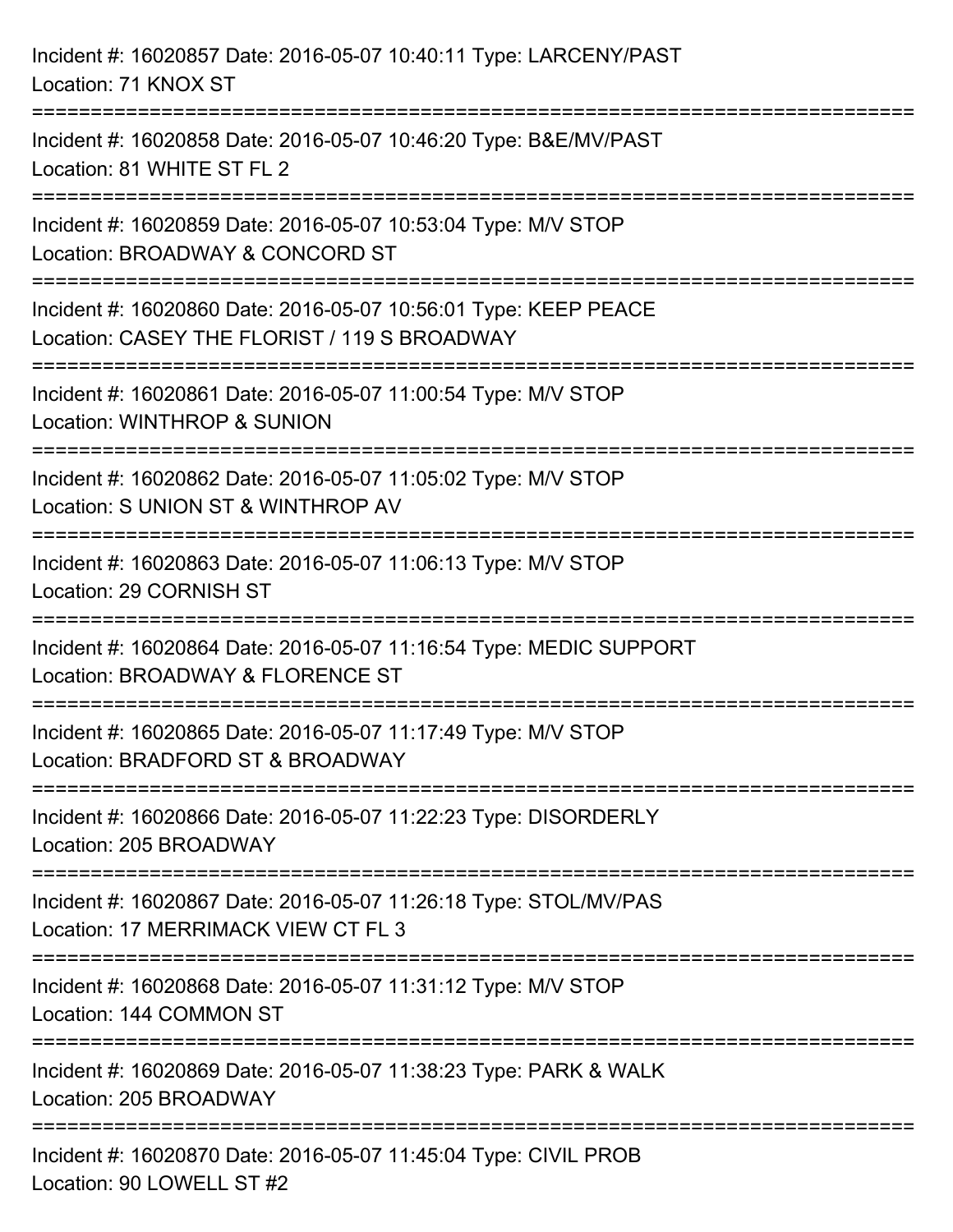| Incident #: 16020871 Date: 2016-05-07 12:04:20 Type: AUTO ACC/NO PI<br>Location: BROADWAY & LOWELL ST                                                       |
|-------------------------------------------------------------------------------------------------------------------------------------------------------------|
| Incident #: 16020872 Date: 2016-05-07 12:09:56 Type: SUS PERS/MV<br>Location: 19 BROOK ST                                                                   |
| Incident #: 16020873 Date: 2016-05-07 12:20:42 Type: SUS PERS/MV<br>Location: 93 SPRINGFIELD ST                                                             |
| Incident #: 16020874 Date: 2016-05-07 12:53:25 Type: MV/BLOCKING<br>Location: 400 HAMPSHIRE ST                                                              |
| Incident #: 16020875 Date: 2016-05-07 13:05:37 Type: MAN DOWN<br>Location: GREATER LAWRENCE FAMILY HEALTH / 150 PARK ST<br>================================ |
| Incident #: 16020876 Date: 2016-05-07 13:09:03 Type: TOW OF M/V<br>Location: SAUNDERS SCHOOL APT / 243 S BROADWAY                                           |
| Incident #: 16020878 Date: 2016-05-07 13:38:52 Type: GENERAL SERV<br>Location: 143 BERKELEY ST                                                              |
| Incident #: 16020877 Date: 2016-05-07 13:45:06 Type: LOUD NOISE<br>Location: WEBSTER CT                                                                     |
| Incident #: 16020879 Date: 2016-05-07 14:05:09 Type: INVEST CONT<br>Location: 24 LIPPOLD ST                                                                 |
| Incident #: 16020880 Date: 2016-05-07 14:29:37 Type: SUS PERS/MV<br>Location: 34 WALNUT ST                                                                  |
| Incident #: 16020881 Date: 2016-05-07 14:35:36 Type: AUTO ACC/NO PI<br>Location: VIP AUTO PARTS / 90 WINTHROP AV                                            |
| Incident #: 16020882 Date: 2016-05-07 14:36:57 Type: HIT & RUN M/V<br>Location: 258 S UNION ST                                                              |
| Incident #: 16020883 Date: 2016-05-07 14:47:53 Type: STOL/MV/PAS<br>Location: 17 THORNTON AV                                                                |
| -----------------------------------<br>Incident #: 16020884 Date: 2016-05-07 14:51:14 Type: M/V STOP<br>Location: 296 ESSEX ST                              |

===========================================================================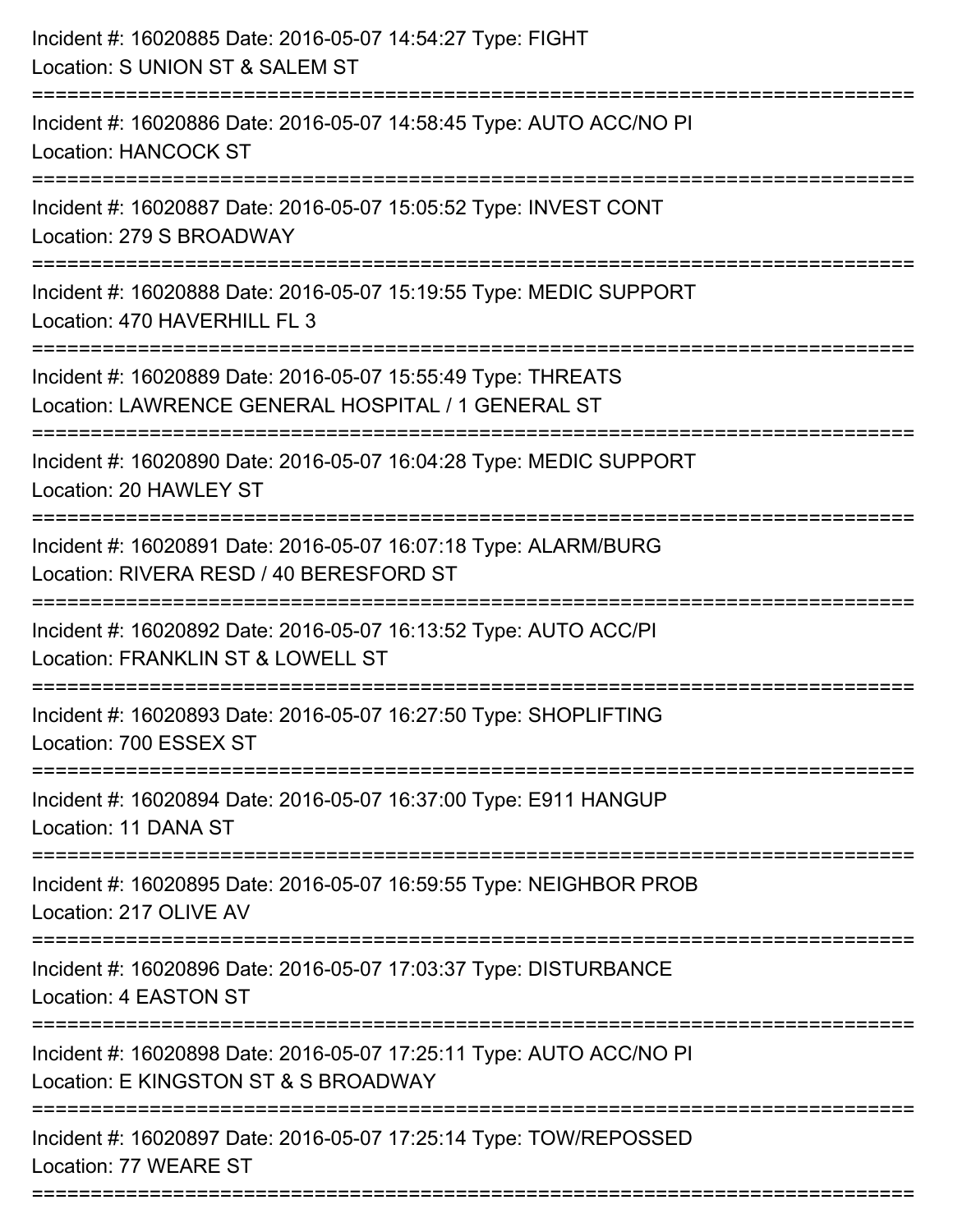Location: BOSTON MARKET / 435 WINTHROP AV =========================================================================== Incident #: 16020900 Date: 2016-05-07 17:34:14 Type: M/V STOP Location: ESSEX ST & HAMPSHIRE ST =========================================================================== Incident #: 16020901 Date: 2016-05-07 17:36:22 Type: M/V STOP Location: COMMON ST & LAWRENCE ST =========================================================================== Incident #: 16020902 Date: 2016-05-07 17:43:57 Type: MV/BLOCKING Location: 36 MONMOUTH ST =========================================================================== Incident #: 16020903 Date: 2016-05-07 17:44:35 Type: DISORDERLY Location: ESSEX ST & NEWBURY ST =========================================================================== Incident #: 16020904 Date: 2016-05-07 17:50:33 Type: MEDIC SUPPORT Location: 161 SALEM ST FL 2 =========================================================================== Incident #: 16020905 Date: 2016-05-07 17:58:05 Type: CK WELL BEING Location: DORCHESTER ST & S UNION ST =========================================================================== Incident #: 16020906 Date: 2016-05-07 18:06:18 Type: M/V STOP Location: NEWBURY ST & SUMMER ST =========================================================================== Incident #: 16020907 Date: 2016-05-07 18:17:15 Type: A&B PAST Location: 190 LAWRENCE ST =========================================================================== Incident #: 16020909 Date: 2016-05-07 18:26:21 Type: HARASSMENT Location: 124 BUTLER ST FL 1 =========================================================================== Incident #: 16020908 Date: 2016-05-07 18:27:36 Type: M/V STOP Location: 90 SALEM ST =========================================================================== Incident #: 16020910 Date: 2016-05-07 18:33:06 Type: NOISE ORD Location: CAMBRIDGE ST & S UNION ST =========================================================================== Incident #: 16020911 Date: 2016-05-07 18:38:23 Type: AUTO ACC/NO PI Location: MT VERNON ST & S BROADWAY =========================================================================== Incident #: 16020912 Date: 2016-05-07 18:39:47 Type: HIT & RUN M/V Location: 180 EVERETT ST ===========================================================================

Incident #: 16020914 Date: 2016 05 07 18:56:56:56:33 Type: VIO CITY ORD.<br>.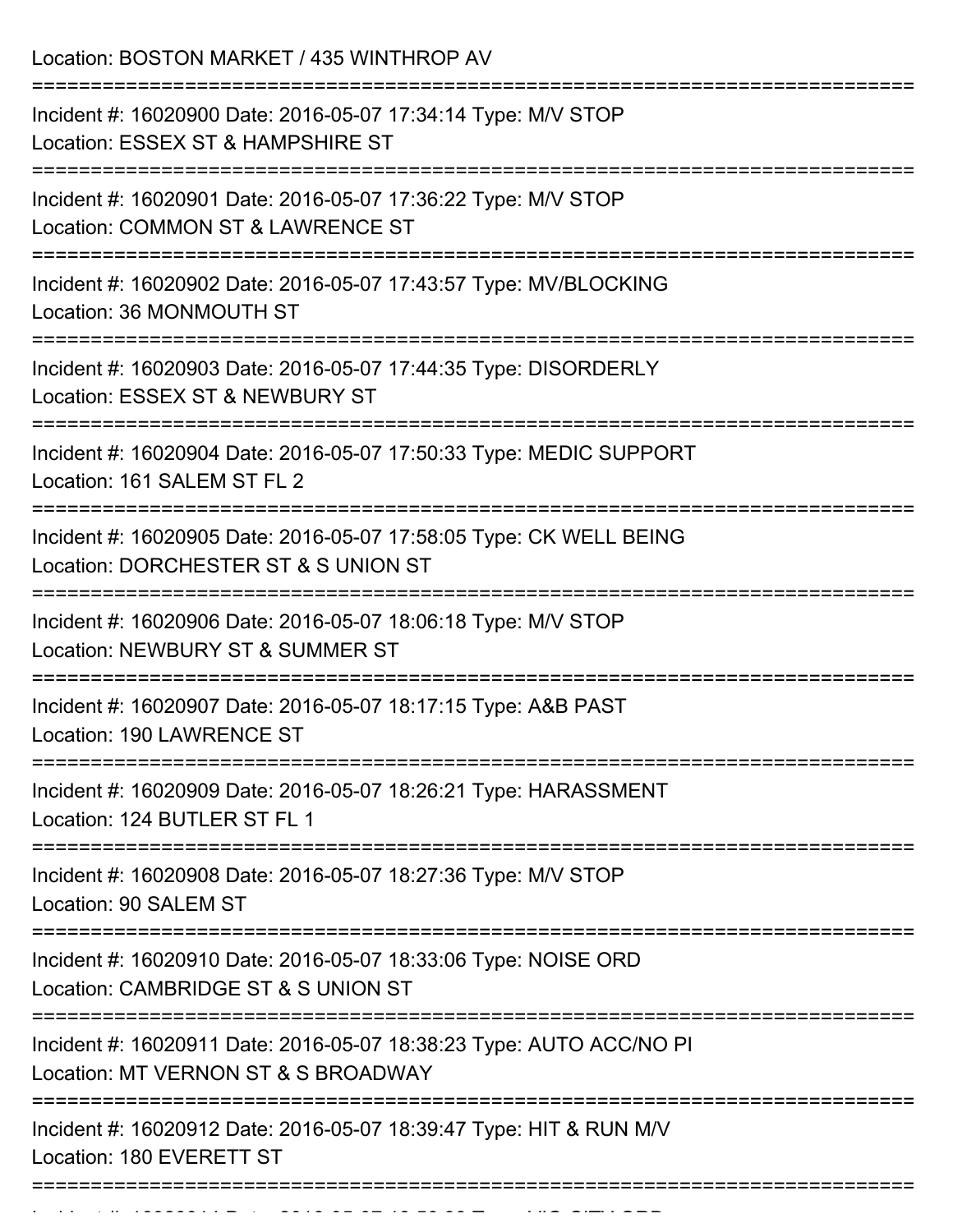Location: 1 BICKNELL TER

| Incident #: 16020913 Date: 2016-05-07 19:02:07 Type: M/V STOP<br>Location: MARKET ST & PARKER ST                |
|-----------------------------------------------------------------------------------------------------------------|
| Incident #: 16020915 Date: 2016-05-07 19:10:07 Type: NOISE ORD<br>Location: 78 CENTRE ST                        |
| Incident #: 16020916 Date: 2016-05-07 19:34:51 Type: TOW OF M/V<br>Location: CVS PARKING LOT / 266 BROADWAY     |
| Incident #: 16020917 Date: 2016-05-07 19:41:00 Type: TRESPASSING<br>Location: JACKSON CT                        |
| Incident #: 16020918 Date: 2016-05-07 19:42:07 Type: LOST PROPERTY<br><b>Location: 32 LAWRENCE ST</b>           |
| Incident #: 16020919 Date: 2016-05-07 19:53:35 Type: AUTO ACC/NO PI<br>Location: AVON ST & BRUCE ST             |
| Incident #: 16020920 Date: 2016-05-07 19:57:22 Type: ALARM/BURG<br>Location: IRON MOUNTAIN / 216 CANAL ST       |
| Incident #: 16020921 Date: 2016-05-07 19:58:42 Type: NOISE ORD<br>Location: 150 EASTON ST FL 3                  |
| Incident #: 16020922 Date: 2016-05-07 20:11:14 Type: NOISE ORD<br>Location: CAMBRIDGE ST & S UNION ST           |
| Incident #: 16020923 Date: 2016-05-07 20:15:22 Type: M/V STOP<br>Location: 60 EASTON ST                         |
| Incident #: 16020924 Date: 2016-05-07 20:51:17 Type: ALARM/BURG<br>Location: EVOLUTION WIRELESS / 95 JACKSON ST |
| Incident #: 16020925 Date: 2016-05-07 21:04:59 Type: LOUD NOISE<br>Location: 6 ROBERTA LN                       |
| Incident #: 16020926 Date: 2016-05-07 21:16:20 Type: M/V STOP<br>Location: ELM ST & WHITE ST                    |
|                                                                                                                 |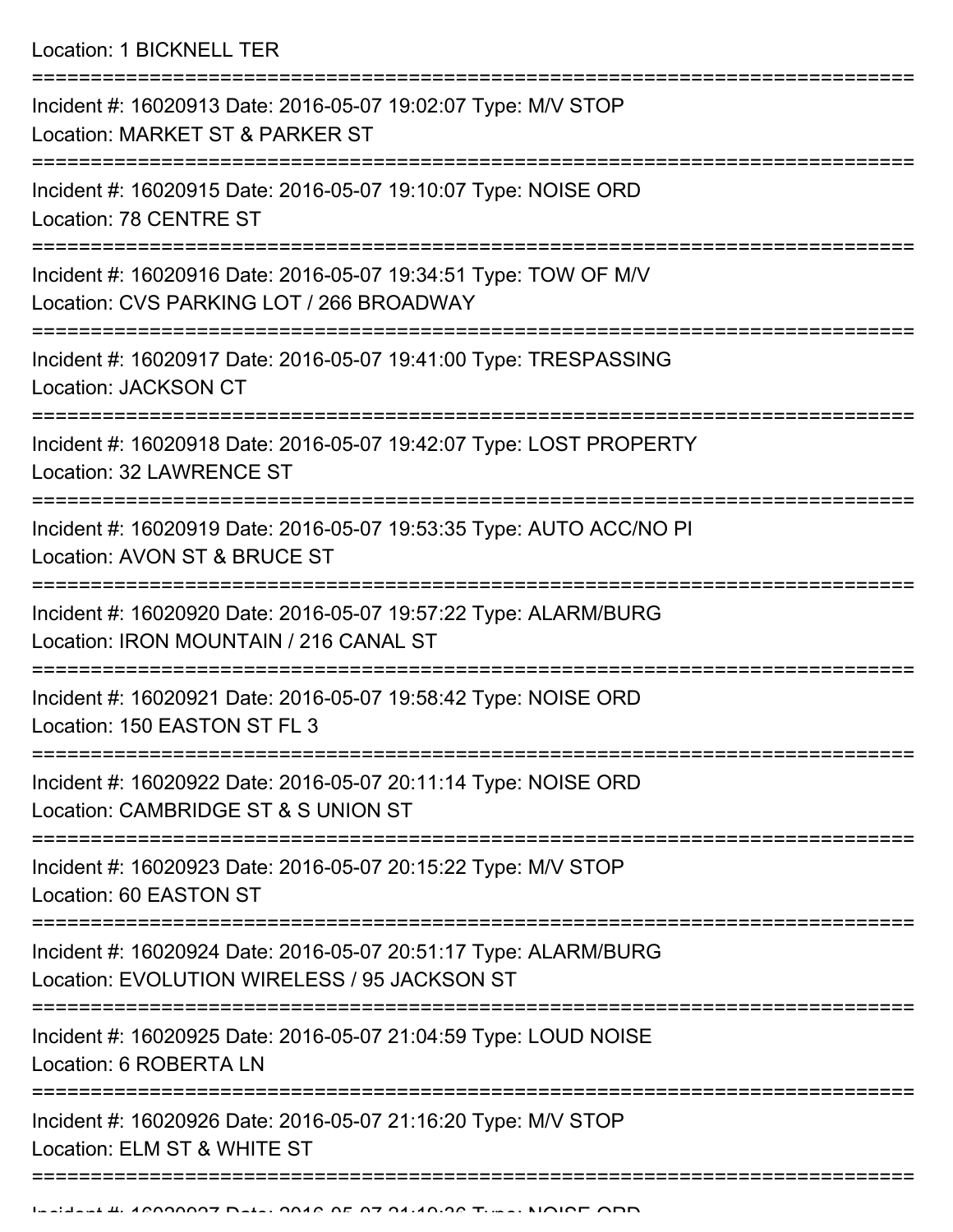| Location: AMESBURY ST & LEBANON ST                                                                                                            |
|-----------------------------------------------------------------------------------------------------------------------------------------------|
| Incident #: 16020929 Date: 2016-05-07 21:20:50 Type: MEDIC SUPPORT<br>Location: 34 KNOX ST FL 2                                               |
| Incident #: 16020928 Date: 2016-05-07 21:24:16 Type: NOISE ORD<br>Location: 2 INMAN ST #4                                                     |
| Incident #: 16020931 Date: 2016-05-07 21:49:33 Type: MISSING PERS<br>Location: 279 HOWARD ST FL 2                                             |
| :=====================================<br>Incident #: 16020930 Date: 2016-05-07 21:51:55 Type: UNKNOWN PROB<br>Location: 8 WASHINGTON WY      |
| Incident #: 16020932 Date: 2016-05-07 21:59:20 Type: M/V STOP<br>Location: AMESBURY ST & LEBANON ST<br>======================                 |
| Incident #: 16020933 Date: 2016-05-07 22:08:46 Type: DISTURBANCE<br>Location: CLADDAGH PUB / 399 CANAL ST                                     |
| Incident #: 16020934 Date: 2016-05-07 22:10:26 Type: AUTO ACC/NO PI<br>Location: FROSTY MUG / 275 MERRIMACK ST                                |
| Incident #: 16020935 Date: 2016-05-07 22:19:45 Type: NOISE ORD<br>Location: 34 E HAVERHILL ST                                                 |
| ===============================<br>Incident #: 16020936 Date: 2016-05-07 22:25:11 Type: M/V STOP<br>Location: HAVERHILL ST & LAWRENCE ST      |
| Incident #: 16020938 Date: 2016-05-07 22:27:34 Type: LOUD NOISE<br>Location: 256 ESSEX ST #304                                                |
| ====================================<br>Incident #: 16020937 Date: 2016-05-07 22:27:59 Type: DISABLED MV<br>Location: AMESBURY ST & COMMON ST |
| Incident #: 16020939 Date: 2016-05-07 22:30:22 Type: NOISE ORD<br>Location: 75 BROOKFIELD ST FL 3                                             |
| Incident #: 16020940 Date: 2016-05-07 22:32:02 Type: LOUD NOISE<br>Location: 1 TREMONT ST #6                                                  |
| $Incidont #: 16020041$ Data: 2016 05.07.22.10 Tupe: $MAY$ STOD                                                                                |

Incident #: 16020941 Date: 2016-05-07 22:34:19 Type: M/V STOP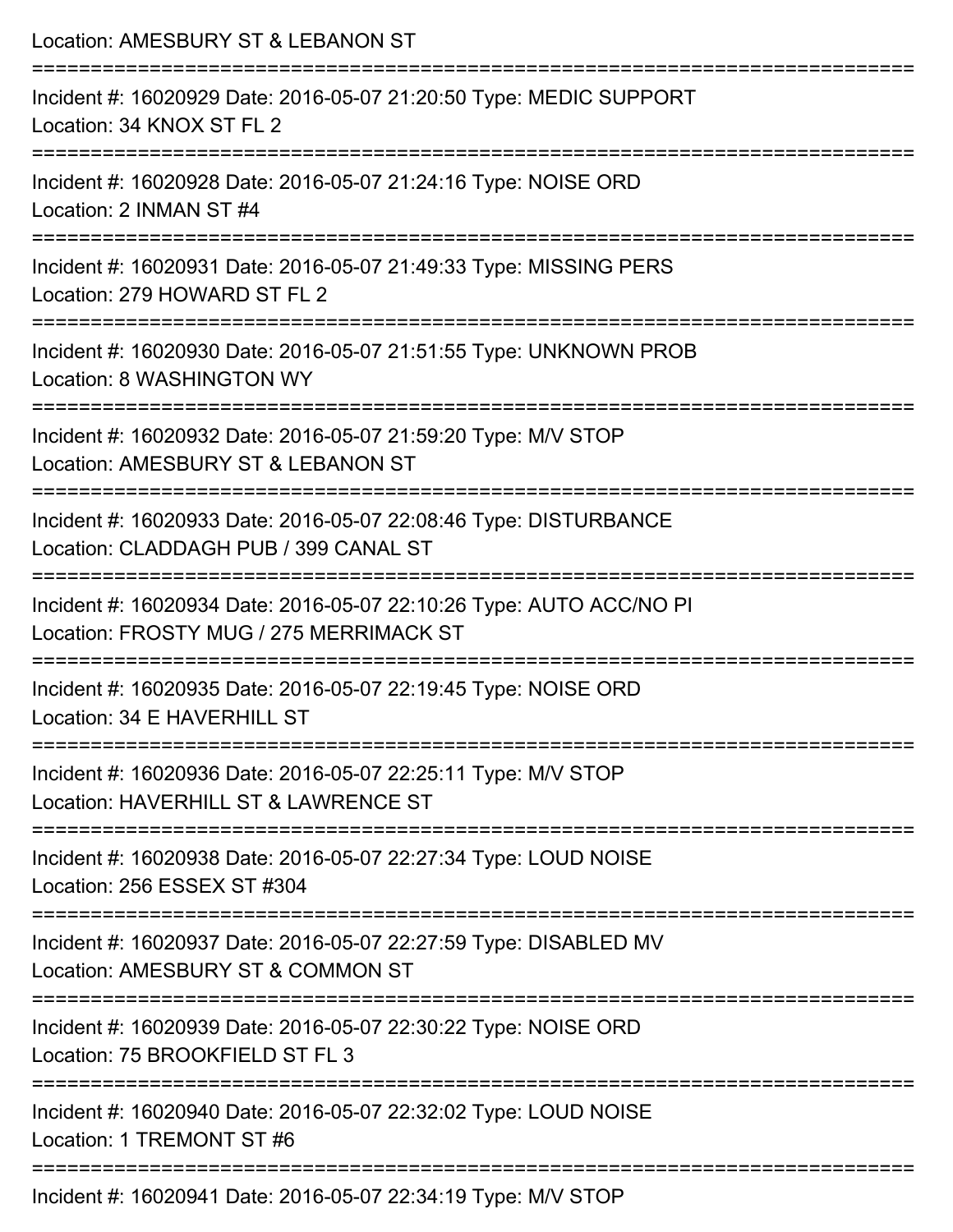| Incident #: 16020942 Date: 2016-05-07 22:35:39 Type: ALARM/BURG<br>Location: 39 HAVERHILL ST                        |
|---------------------------------------------------------------------------------------------------------------------|
| Incident #: 16020943 Date: 2016-05-07 22:40:41 Type: FIGHT<br>Location: HAMPSHIRE ST & PARK ST                      |
| Incident #: 16020944 Date: 2016-05-07 22:46:06 Type: ALARM/BURG<br>Location: LOS MINI MARKET / 319 S BROADWAY       |
| Incident #: 16020945 Date: 2016-05-07 22:55:04 Type: M/V STOP<br>Location: FERRY ST & MARSTON ST                    |
| Incident #: 16020946 Date: 2016-05-07 22:57:40 Type: DISTURBANCE<br>Location: 592 ESSEX ST                          |
| Incident #: 16020947 Date: 2016-05-07 23:00:27 Type: NOISE ORD<br>Location: 97 MT VERNON ST                         |
| Incident #: 16020948 Date: 2016-05-07 23:02:20 Type: MISSING PERS<br>Location: 315 E HAVERHILL ST #1B               |
| Incident #: 16020950 Date: 2016-05-07 23:14:55 Type: AUTO ACC/PI<br>Location: LEE CHEN RESTARAUNT / 230 WINTHROP AV |
| Incident #: 16020949 Date: 2016-05-07 23:14:57 Type: NOISE ORD<br>Location: 34 E HAVERHILL ST                       |
| Incident #: 16020951 Date: 2016-05-07 23:21:09 Type: LOUD NOISE<br>Location: E HAVERHILL ST & ELM ST                |
| Incident #: 16020952 Date: 2016-05-07 23:25:05 Type: NOISE ORD<br>Location: 217 E HAVERHILL ST                      |
| Incident #: 16020953 Date: 2016-05-07 23:25:59 Type: NOISE ORD<br>Location: 170 SARATOGA ST                         |
| Incident #: 16020954 Date: 2016-05-07 23:45:38 Type: MEDIC SUPPORT<br>Location: 62 BROMFIELD ST                     |
| Incident #: 16020955 Date: 2016-05-07 23:52:10 Type: LOUD NOISE                                                     |